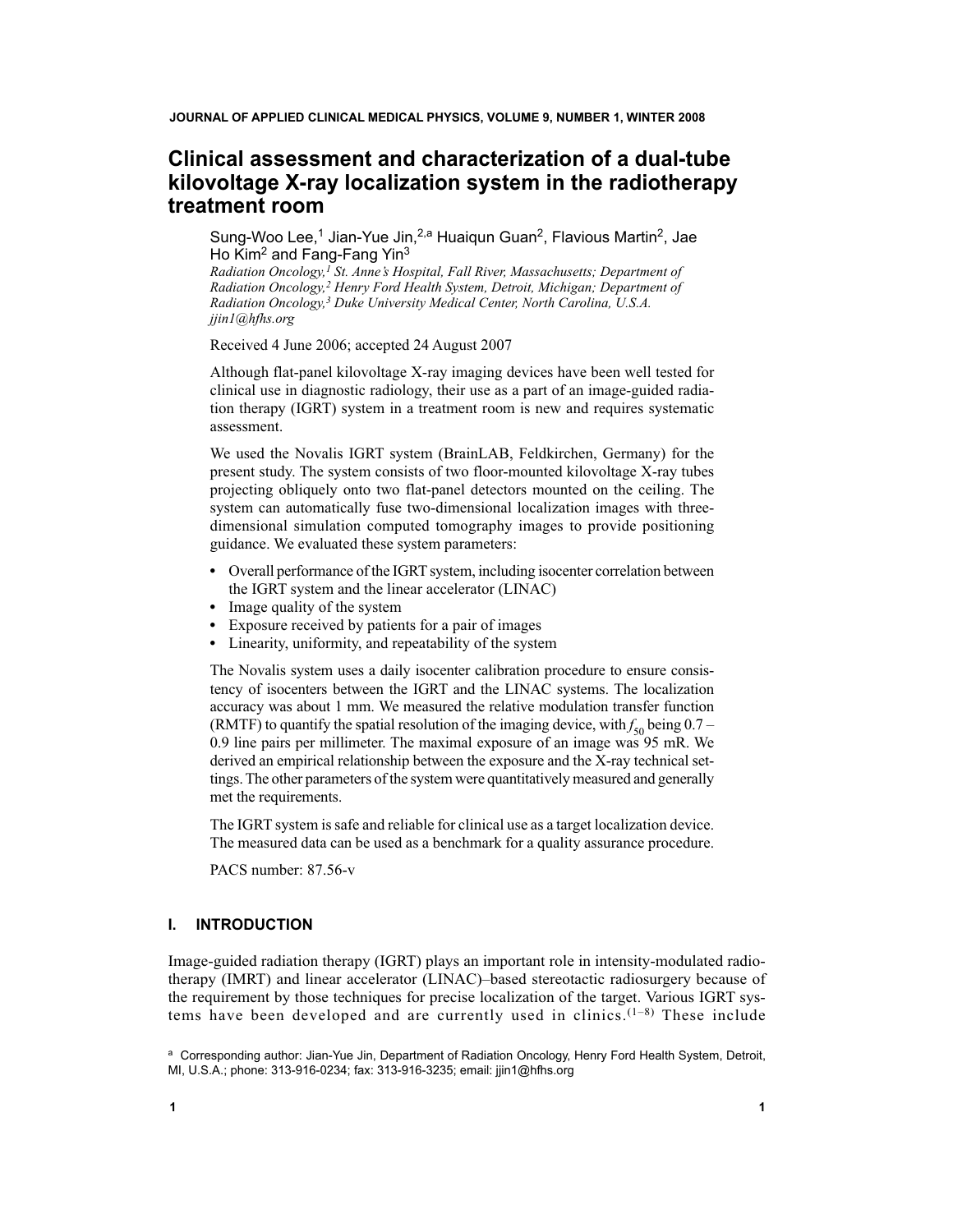ultrasonography-based localization systems,  $(1-2)$  flat-panel two-dimensional (2D) kilovoltage or megavoltage X-ray imaging systems,  $(3-4)$  and three-dimensional (3D) kilovoltage or megavoltage IGRT systems such as cone-beam computed tomography  $(CT)$ .<sup> $(5-8)$ </sup> Although kilovoltage X-ray units in combination with flat-panel detectors have been well tested for clinical use in diagnostic radiology, their application as an image guidance system in a treatment room is relatively new. The purpose, frequency of use for patients, system configuration, and component properties of such units in an IGRT setting could be substantially different from those in the diagnostic setting.

The Novalis ExacTrac IGRT system (ExacTrac 3.5: BrainLAB, Feldkirchen, Germany) is a kilovoltage, X-ray–based, 2D-to-3D, image-fusion-guided target localization device dedicated for cranial and extracranial stereotactic radiosurgery.<sup> $(4,9–11)$ </sup> As compared with diagnostic kilovoltage X-ray or other kilovoltage IGRT systems, the Novalis system's unique configuration includes

- two X-ray tubes and corresponding detector panels in fixed positions;
- projections from the two X-ray tubes in oblique directions that are non-orthogonal to one another; and
- source isocenter and source–detector distances that are relatively large (2.24 m and 3.62 m, respectively).

In X-ray imaging applications, the basic imaging characteristics of the Novalis IGRT system—which include image quality; radiation exposure for each image; and system linearity, repeatability and uniformity—are important parameters for the machine's optimal and safe use in daily clinical practice. On the other hand, in target localization applications, the abilities of the Novalis to fuse localization and simulation images, to accurately readjust patient position according to the fusion result, and to retain coincidence of the isocenters between the IGRT and the LINAC systems are three essential elements in assuring satisfactory performance. The imaging characteristics of the X-ray device can also affect the results of image fusion and hence the ultimate performance of the IGRT system. The purpose of the present study was to systematically evaluate these parameters in the Novalis system—specifically:

- overall performance of the IGRT system, including isocenter correlation between the IGRT system and the LINAC;
- image quality of the system;
- exposure received by patients for a pair of images; and
- linearity, uniformity, and repeatability of the system.

The results of the evaluation could be applied for optimal daily use of the system, as benchmark data in a quality assurance (QA) procedure, and to compare with other similar IGRT systems.

## **II. MATERIALS AND METHODS**

### **A. Novalis image-guided system**

The Novalis IGRT system consists primarily of two floor-mounted kilovoltage X-ray tubes that project obliquely from lateral to medial, posterior to anterior, and superior to inferior onto two corresponding flat-panel detectors mounted on the ceiling (Fig. 1), and an infrared external marker monitoring subsystem. The objectives of the infrared subsystem are twofold:

- to perform the initial patient setup according to external skin markers, and
- to control the patient and couch positions with superior accuracy once position deviation is determined by image fusion.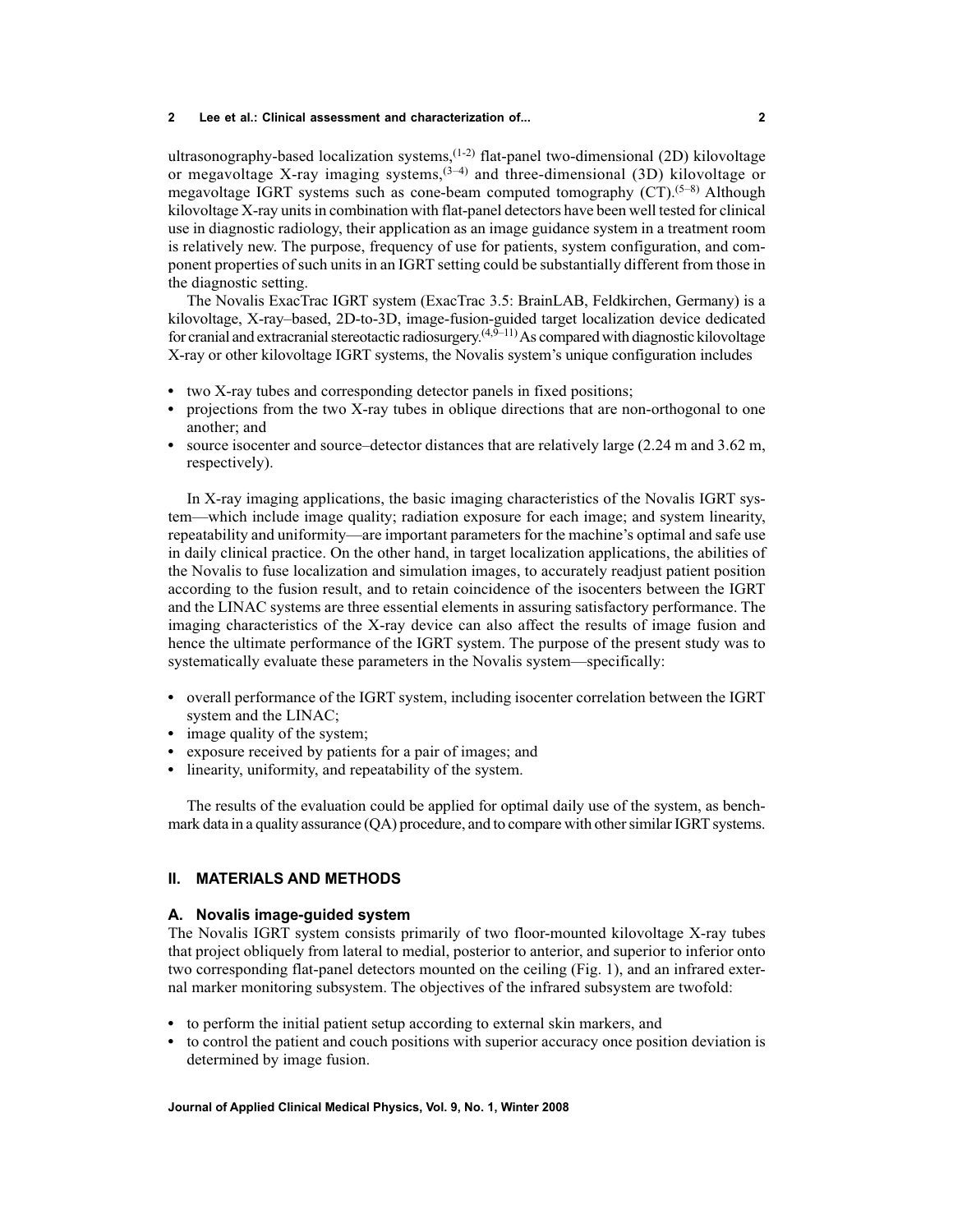

FIG. 1. Schematic of the two X-ray systems in radiosurgery treatment room. (A) Frontal view. (B) Side view.

After initial patient setup with the infrared subsystem, two X-ray images from the pair of flat-panel detectors are acquired and fused with the 3D CT simulation images. The auto-fusion software provides fusion algorithms with either three degrees of freedom or six degrees of freedom, called "3D fusion" and "6D fusion" respectively.

The 3D fusion technique fuses two 2D localization X-ray images with two corresponding digitally reconstructed radiographs (DRRs) from the CT images with fixed angles. The process is formally known as 2D/2D image registration. The 6D fusion technique fuses 2D localization X-ray images directly with the 3D CT simulation images. Specifically, the software compares the two X-ray images with corresponding DRRs calculated from the CT images with various rotational shifts and finds the pair of DRRs with maximal similarity to the X-ray images to be the best match. This 6D fusion is formally known as 2D/3D image registration. A phantom study demonstrated that, as compared with 3D fusion, 6D fusion improves localization accuracy when rotational deviation is present. $(12)$ 

### **B. Overall performance of the Novalis IGRT system**

Image fusion, accurate position control, and coincidence between the IGRT and LINAC coordinate systems are three key factors for overall performance of an IGRT system. Specifically, a daily check of the consistency of the coordinate systems should be an important QA procedure.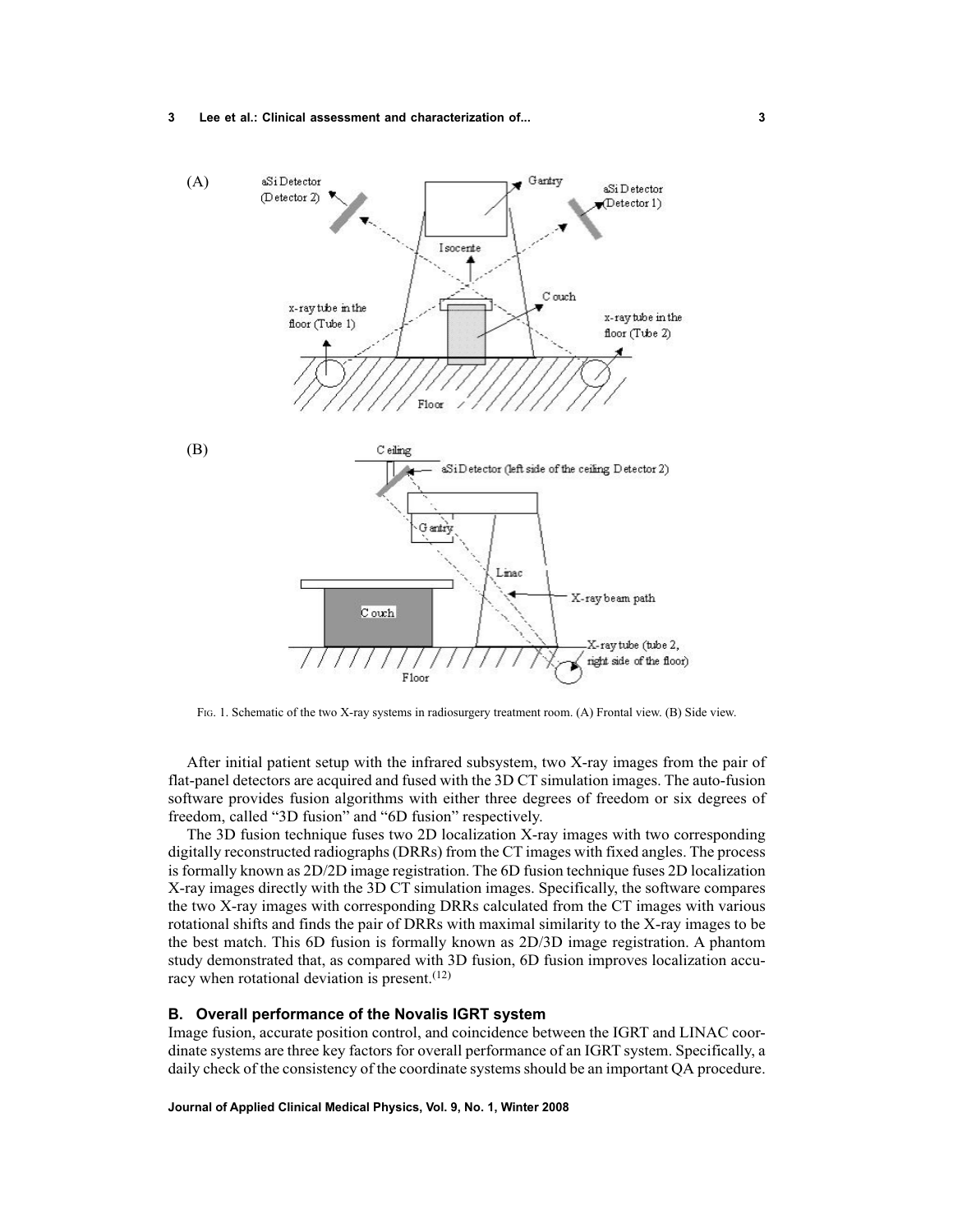In the Novalis system, the X-ray tubes and the flat panel detectors are all mounted in fixed positions (Fig. 1). This fixed, symmetric, stereo arrangement may have better geometric accuracy and ease of operation than does a movable configuration of the detector and the tube. However, the isocenter of the IGRT system is not physically fixed. Rather, it is determined by software at each daily calibration. The treatment-room laser system is used as the reference to correlate the IGRT isocenter with the LINAC isocenter.

This isocenter correlation requires a two-step procedure. The first step is to use an isocenter calibration phantom to calibrate the isocenter of the infrared subsystem with the isocenter of the LINAC. The isocenter calibration phantom has 5 fixed infrared markers and an isocenter defined by 3 orthogonal lines. The room laser system is used to position the phantom in the LINAC isocenter. Two infrared cameras read the positions of the markers and hence calibrate the coordinates of the infrared system to those of the LINAC according to the known geometric relationship between the infrared markers and the isocenter in the phantom. In the second step, an X-ray calibration phantom with multiple external infrared makers and internal radiopaque markers is used to calibrate the isocenter of the X-ray system to the isocenter of the infrared subsystem. The infrared external markers and cameras are used to align the phantom to the isocenter of the infrared subsystem. Two radiographic images are then acquired, and the positions of the radiopaque markers are automatically identified. The isocenter of the X-ray system is hence calibrated according to the known geometric relationships.

A Rando phantom implanted with a ball bearing (BB) 2 mm in diameter was used to evaluate the performance of the IGRT system and to verify isocenter coincidence between the IGRT and LINAC systems. The phantom was scanned using an AcQSim CT (Philips Medical Systems, Andover, MA) simulator set to a slice thickness of 3 mm. The CT images were then imported into the BrainScan treatment planning system, and a simple plan was created with the isocenter at the center of the BB. The plan and corresponding CT images were transferred to the IGRT control system.

Next, the phantom was set up with an intentional shift of about 1 cm in an arbitrary direction from the isocenter. Two corresponding localization X-ray images were acquired, and a 6D fusion was performed to compare the X-ray images with the CT images. The implanted BB was excluded from the image during the 6D fusion. The 6D fusion provided both translational and rotational position deviations of the phantom, although only the translational correction was made to move the phantom to the correct isocenter position. Two verification X-ray images were acquired to confirm that the center of the BB was consistent with the isocenter of the X-ray images. Anterio–posterior and lateral megavoltage portal films were also taken to check consistency with the LINAC isocenter.

# **C. Image quality of the system**

The image quality of an IGRT system is determined mainly by spatial resolution and contrast resolution. The spatial resolution is related to the focal spot size of the X-ray source, the pixel size of the flat-panel detectors, and the configuration of the system. The two X-ray tubes in the system each have two focal modes corresponding to focal spots of 0.6 mm and 1.2 mm (Varian R-21: Varian Medical Systems, Palo Alto, CA). The flat-panel detectors have a pixel size of 0.4 mm with a sensitive area of 20.5×20.5 cm (model XRD 512-400 AL1: PerkinElmer, Waltham, MA). The spatial resolution can be quantified by the modulation transfer function (MTF) of the system. The contrast resolution is determined by many factors, such as the initial subject contrast, the X-ray quality, the scattering radiation, and the number of photons used to take the images. Unlike the contrast in a film system, the contrast of the digital image is affected mainly by the signal-to-noise ratio.

To measure the MTF, we used a line-pair template made of Plexiglas 2 mm thick with embedded lead (0.1 mm thick). The template contains a total of 15 line pairs with spatial frequencies ranging from 0.6 lp/mm to 2.2 lp/mm [see Fig. 2(A)]. We used the relative MTF (RMTF)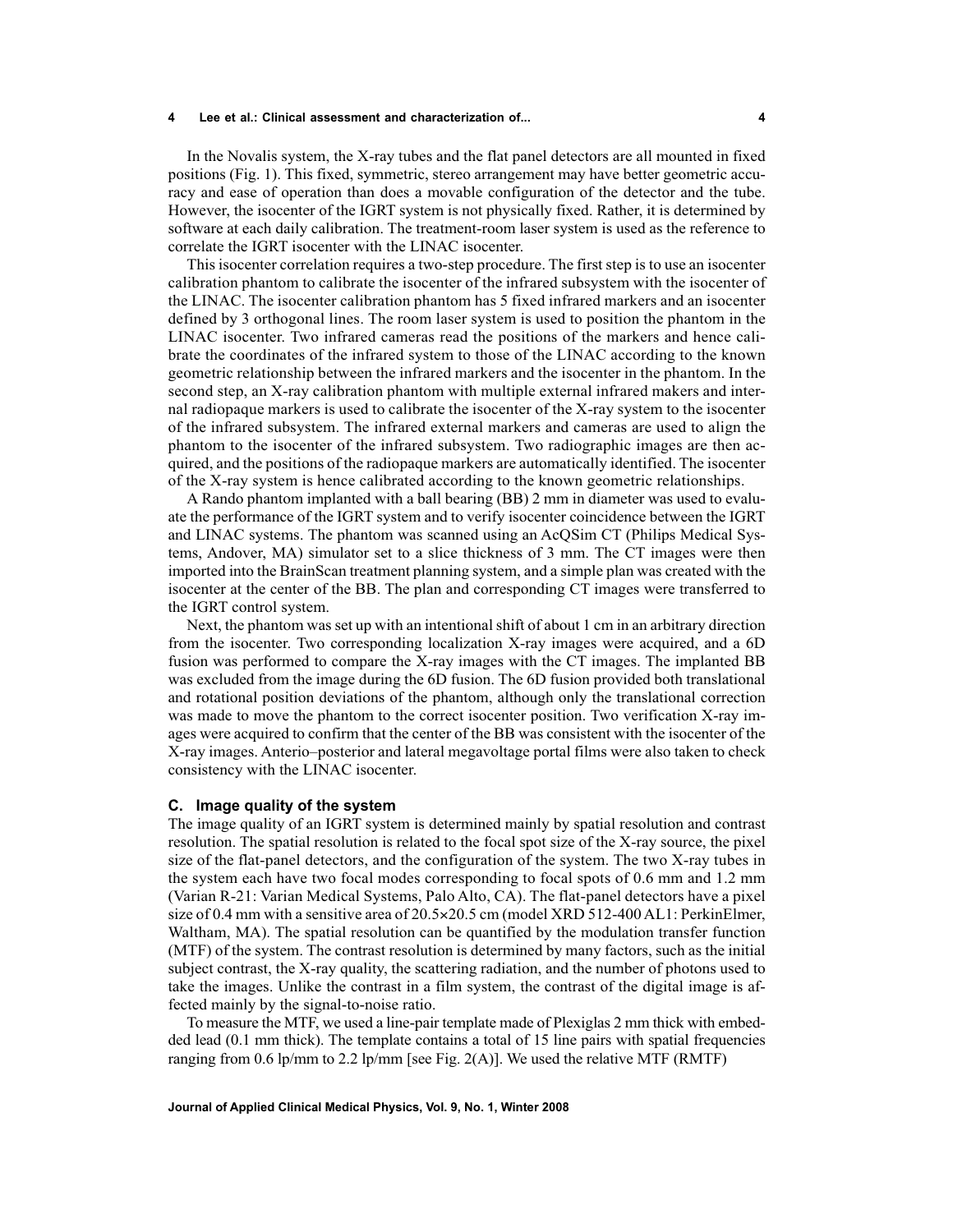$$
RMTF = \frac{MTF(f)}{MTF(f_1)}
$$
\n<sup>(1)</sup>

to quantify the spatial resolution.<sup> $(13-15)$ </sup> The RMTF is the ratio of the MTF at a specific frequency to the MTF at the lowest frequency of a line-pair template. In the present study, the 0.6 lp/mm line pair, the lowest frequency in the template, was used as the normalization that is,  $f_1 = 0.6$  lp/mm. To acquire more accurate RMTF values, the horizontal and vertical pairs of the same frequency were both taken for a region of interest (ROI) for both detector panels. The critical frequency,  $f_{50}$  (the point at which the response frequency is 50% of the maximum RMTF) can also be determined from the MTF plots.

An aluminum Las Vegas phantom [Fig. 2(B)] was used to check the contrast resolution of the image system. This phantom has a matrix of 5×6 circular holes of various diameters and depths [Fig. 2(B)]. Contrast and spatial resolution could both be measured in this phantom.

The Las Vegas phantom was set at the isocenter visually parallel to the flat panel. Images were taken using various kilovoltage and milliampere second settings. The contrast and contrast-to-noise ratio (CNR) can be calculated from

$$
Contrast = \frac{(X_{out} - X_{in})}{X_{out}} \quad \text{and} \quad CNR = \frac{(X_{out} - X_{in})}{\sigma} \tag{2}
$$

where  $X_{\text{out}}$  and  $X_{\text{in}}$  are, respectively, the average pixel value outside and inside the hole and  $\sigma$  is the standard deviation of the pixel number inside the hole.



FIG. 2. Test tools used for image resolution analysis. (A) X-Ray image acquired for the line pair phantom (140 kVp, 50 mA, 10 ms). Line pairs are 0.6, 0.7, 0.8, 0.9, 1.0, 1.2, 1.4, 1.6, 1.8, 2.0, 2.2, 2.5, 2.8, 3.1, and 3.4 per millimeter. (B) X-Ray images of the Las Vegas phantom (140 kVp, 100 mA, 63 ms).

## **D. X-ray exposure measurement**

A parallel-plate ion chamber (Model 96035, 15  $cm<sup>3</sup>$  sensitive volume size: Keithley Instruments, Cleveland, OH) was used to estimate entrance dose to the patient by exposure measurement. The exposure was measured at the isocenter. The chamber's surface was set parallel to the detector panel with sufficient back-scattering buildup. The kilovoltage photons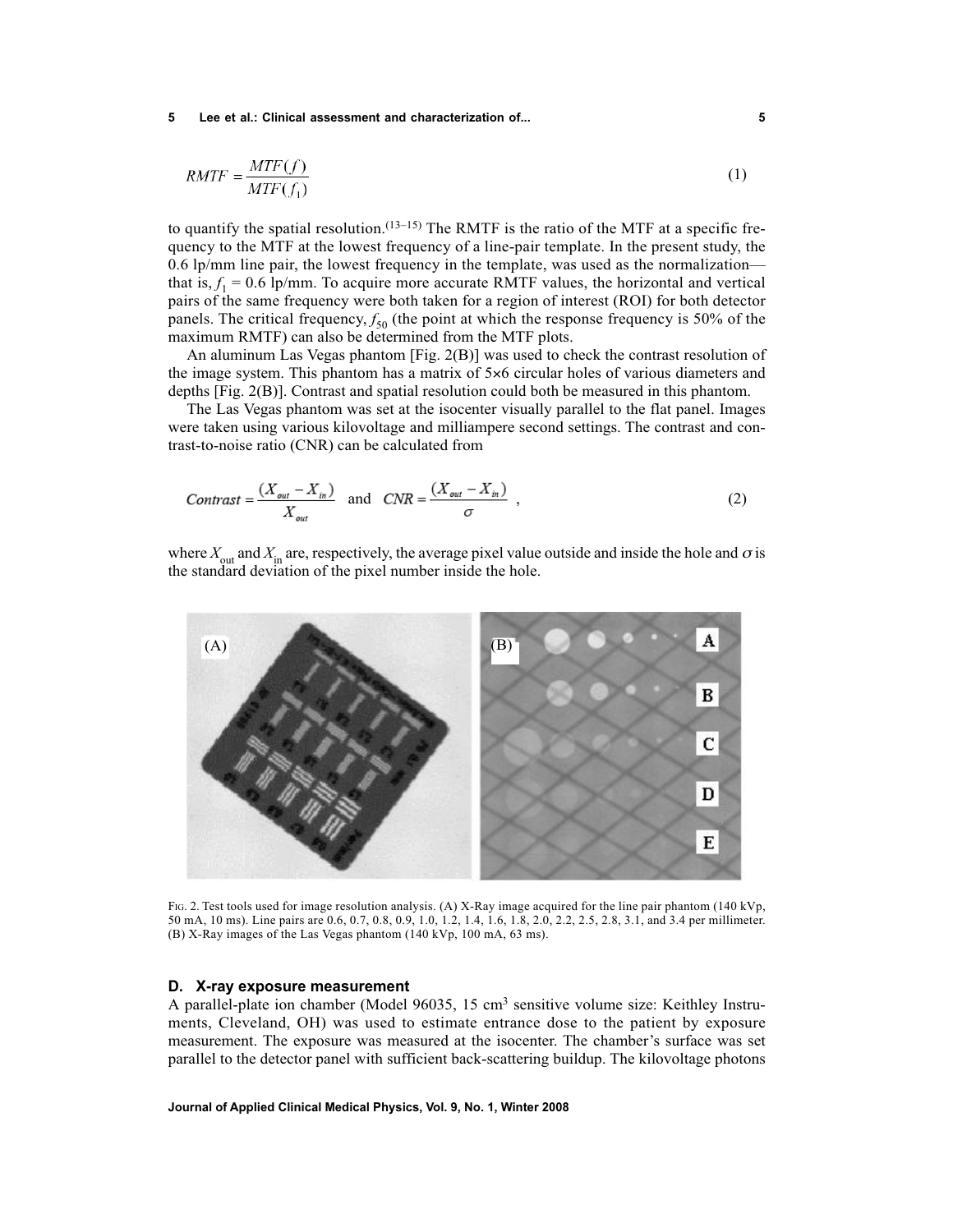used in the measurement were varied from 40 kVp to 150 kVp. Operating current for each voltage ranged from 63 mA to 200 mA. Exposure time varied from 63 ms to 200 ms for each kilovoltage–milliampere combination. The exposures were taken for each X-ray tube and detector set, and the values were averaged. Collected charges (in nanocoulombs) were converted to exposure using the calibration data provided by an accredited dosimetry calibration laboratory.

# **E. Linearity, uniformity, and repeatability of the system**

# *E.1 X-Ray output*

To quantify the linearity and repeatability of the X-ray output, unit exposure (mR) per unit milliampere second (that is, mR/mAs) was calculated for a fixed milliampere second at six different kilovoltage photon settings  $(40, 60, 80, 100, 120,$  and  $150 \text{ kVp})$ .<sup>(13)</sup> In the present study, 16 mAs was used with four different milliampere and millisecond combinations (that is, 80 mA×200 ms, 100 mA×160 ms, 160 mA×100 ms, and 200 mA×80 ms). The linearity of the output was then determined by

$$
\%Linearity = \frac{\left(\frac{Maximum \ mRs - Minimum \ mR/mAs}{2}\right)}{\text{Average } mR/mAs} \times 100\% \tag{3}
$$

where Maximum mR/mAs, Minimum mR/mAs, and Average mR/mAs are, respectively, the largest, the smallest, and the average of the four measurements.

The repeatability of the X-ray output was calculated<sup>(13)</sup> using

% Repeatability = 
$$
\frac{\frac{(Maximum mR - Minimum mR)}{2}}{Average mR} \times 100\%
$$
 (4)

where Maximum mR, Minimum mR, and Average mR are, respectively, the largest, the smallest, and the average of the four consecutive measurements. According to Gray et al.,<sup>(16)</sup> repeatability should be maintained within  $\pm 5\%$  for the diagnostic X-ray system.

# *E.2 Flat-panel detectors*

To measure linearity and uniformity of the flat-panel detectors correctly, a gain and offset calibration was performed before the measurements. This calibration corrects for the defected pixels and the background pattern of the X-ray tube cover by adjusting the gain and offset to the images taken in air.

"Linearity" measures the relationship of X-ray output to pixel reading within the linear dynamic range. A ROI of 50×50 pixels was defined at five different locations on the image, and pixel values were averaged. The measurements were made at 100 kVp and 120 kVp for both detectors without using any object. Current was set to 63 mA, and time was varied from 63 ms to 160 ms, with 1 mm of Cu added to the X-ray beam path to prevent early saturation of the image.

"Uniformity" measures how uniform the pixel reading is inside a ROI under uniform exposure. "Repeatability" checks the stability of the pixel reading when no object is under exposure.<sup> $(13)$ </sup> To avoid saturation of the flat panel detectors in the present study, uniformity and repeatability were tested at 63 kVp and 80 kVp with 63 mA and 63 ms, instead of the higher kilovoltage and milliampere settings used in the daily clinical setting. Six images were acquired on 6 different days using the same image settings. The central regions of the images obtained (100×100 pixels) were processed.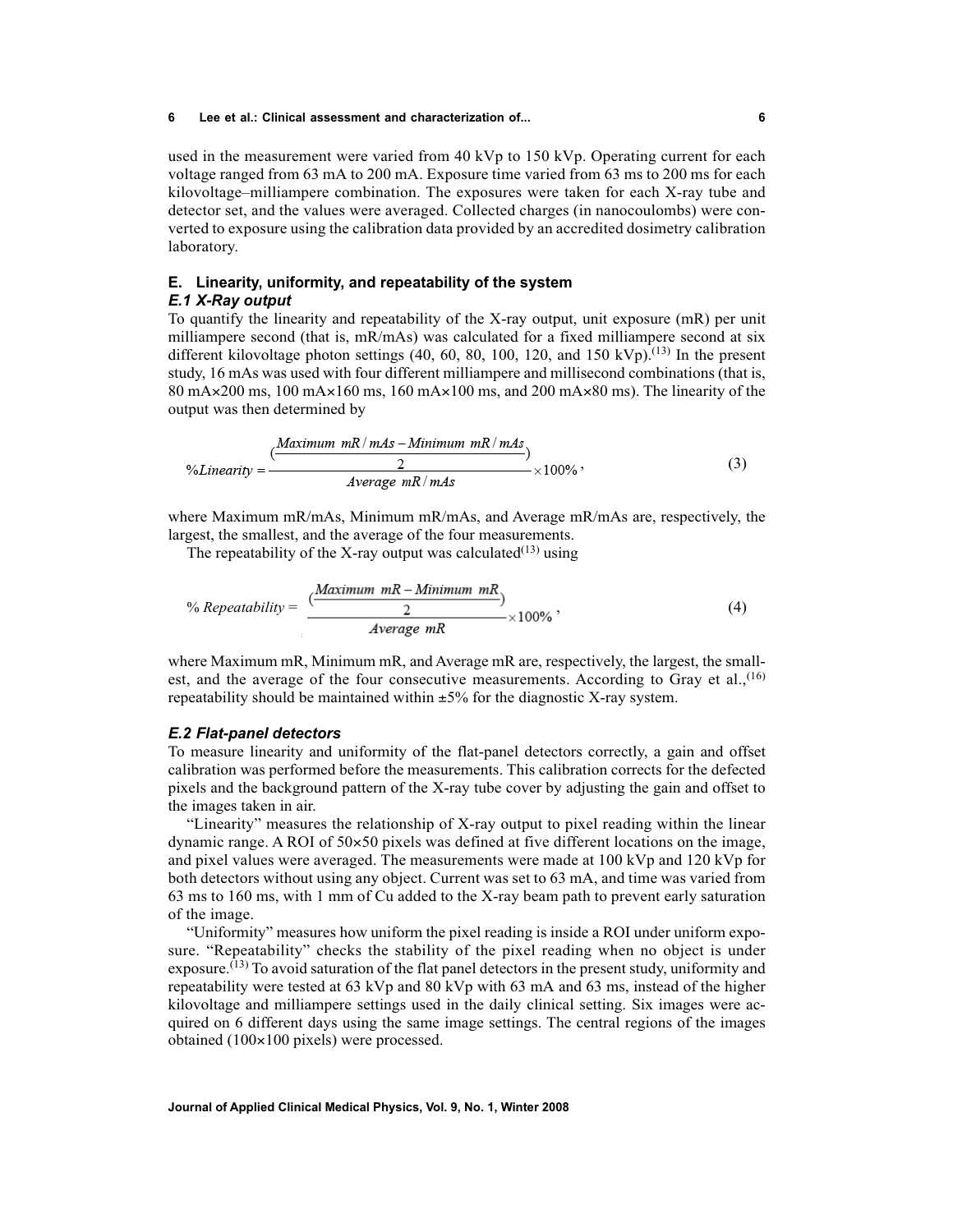# **III. RESULTS**

## **A. Overall performance of the Novalis IGRT system**

Fig. 3 shows a kilovoltage X-ray image of the calibration phantom with multiple radiopaque markers. The phantom was aligned with the isocenter of the infrared subsystem, which was calibrated to the LINAC isocenter according to room lasers. The IGRT system automatically identifies these markers and defines the isocenter position (the cross at the center of image) according to the known geometric relationship between the isocenter and the markers in the phantom. The system also warns if the isocenter position differs from the previous saved position by a value larger than the threshold value (set to 0.5 mm or 1 mm). This daily calibration procedure ensures that the isocenters of the infrared subsystem, the kilovoltage X-ray system, and the LINAC system coincide.



FIG. 3. An X-ray calibration phantom for daily isocenter calibration to ensure that the isocenter of the image-guided radiation therapy system is consistent with the laser system. The system reads the position of each radiopaque marker and determines the isocenter position of the X-ray system.

Fig. 4(A) shows a pair of verification radiographs of the Rando phantom with the isocenter at the center of the 2-mm BB implanted in the phantom. The images were taken after the phantom's position was re-adjusted according to the 6D fusion result. As shown in the amplified image in the right upper corner, the isocenter of the X-ray system represented by the cross coincides with the center of the BB very well. This demonstration provides an example of excellent performance of automatic image fusion and position readjustment in the Novalis system.

Fig. 4(B) shows the anterior–posterior and lateral megavoltage portal films taken at the same position. The isocenter of the LINAC was determined by the intercepting point of two diagonal lines of the 9.8×9.8-cm field. As shown in the amplified images at the left upper corner of the films, the LINAC isocenter coincides with the center of the BB very well. This demonstration shows that the isocenter of the X-ray system correlates well with the isocenter of the LINAC. A comprehensive study of the performance of 3D fusion was presented by Yan et al.<sup>(17)</sup> A comparison of the system's 3D fusion with its 6D fusion was reported by Jin et al.,<sup>(12)</sup> and a comprehensive evaluation of the 6D fusion was also performed by Jin and colleagues.<sup>(18)</sup>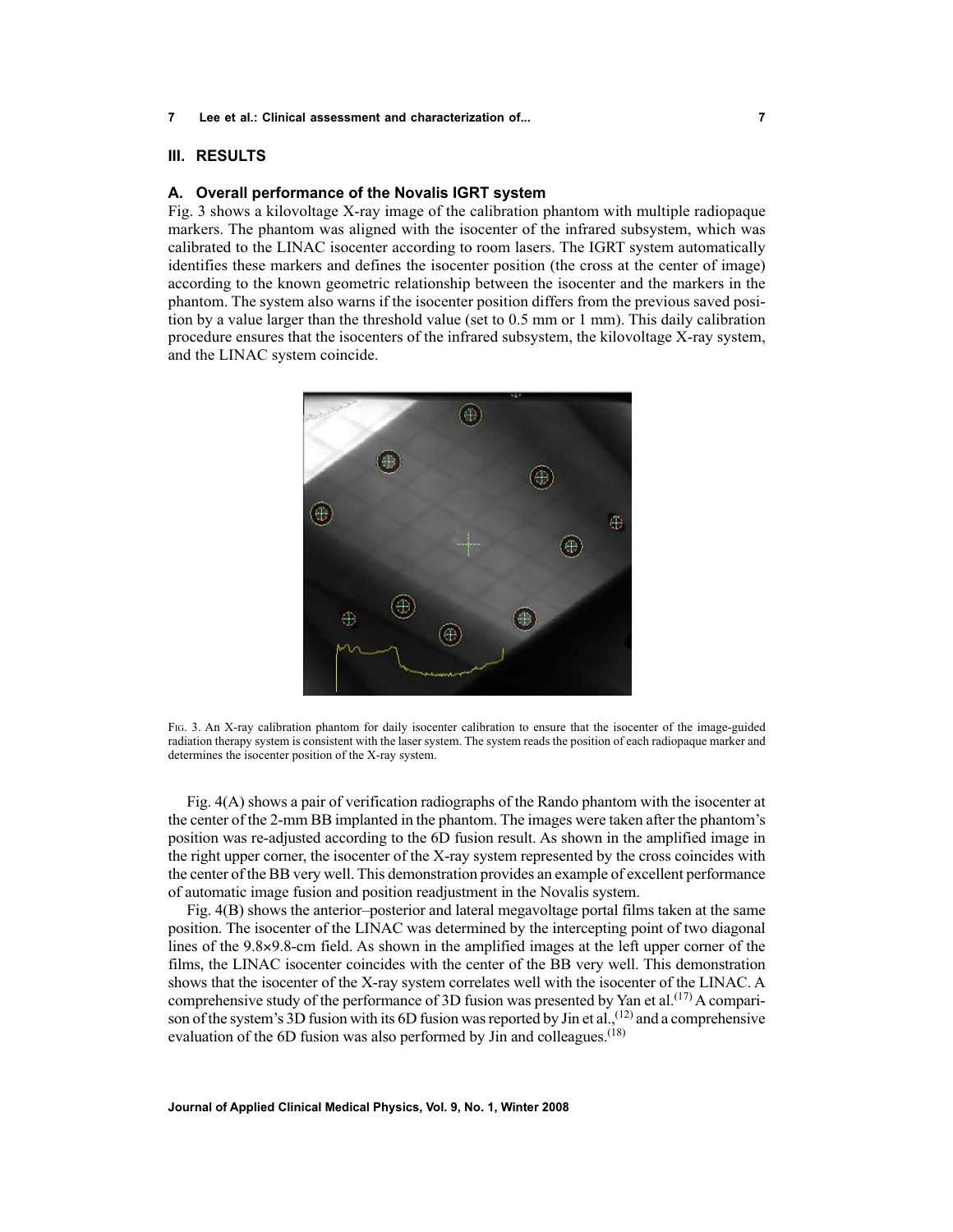

FIG. 4. The six-dimensional auto-registration software can achieve submillimeter localization accuracy. (A) The imageguided radiation therapy (IGRT) isocenter coincides with the treatment planning isocenter selected at the center of the ball bearing after auto-registration. (B) The IGRT isocenter coincides with isocenter of the linear accelerator, as demonstrated by the anterior–posterior and lateral megavoltage portal films.

# **B. Image quality** *B.1 Spatial resolution*

Fig. 2(A) shows a typical image of the line pair tool taped on the surface of the flat panel detector, acquired with an X-ray technique of 140 kVp, 50 mA, and 10 ms, with a focal spot of 1.2 mm. The average pixel value and the standard deviation of a ROI including just a line pair were obtained, and the MTF for each line pair was calculated.

Fig. 5 shows the RMTF curves for flat-panel detector 1 at 140 kVp from both the vertical and horizontal line patterns and the average of the two. Using interpolation and curve-fitting, we obtained  $f_{50}$ , the RMTF at critical frequency (point where response frequency is 50% of the maximum RMTF). The average  $f_{50}$  for flat panel detector 1 was 0.87 lp/mm. The discrepancy of  $f_{50}$  between the vertical and horizontal line patterns was less than 10%. We found that the RMTF varied little with various kilovoltage photon and milliampere second settings in the general working range. However, the RMTF for flat panel detector 2 seemed to be slightly different from that of detector 1, with the  $f_{50}$  for detector 2 being 0.7 lp/mm.

The RMTF of an imaging device depends on the configuration of the X-ray source and the flat-panel detector, in addition to the characteristics of source and the detector. Considering that the two X-ray tubes and the two flat-panel detectors were identical in terms of their manufacture and model, and that the two imaging devices have a symmetric configuration, our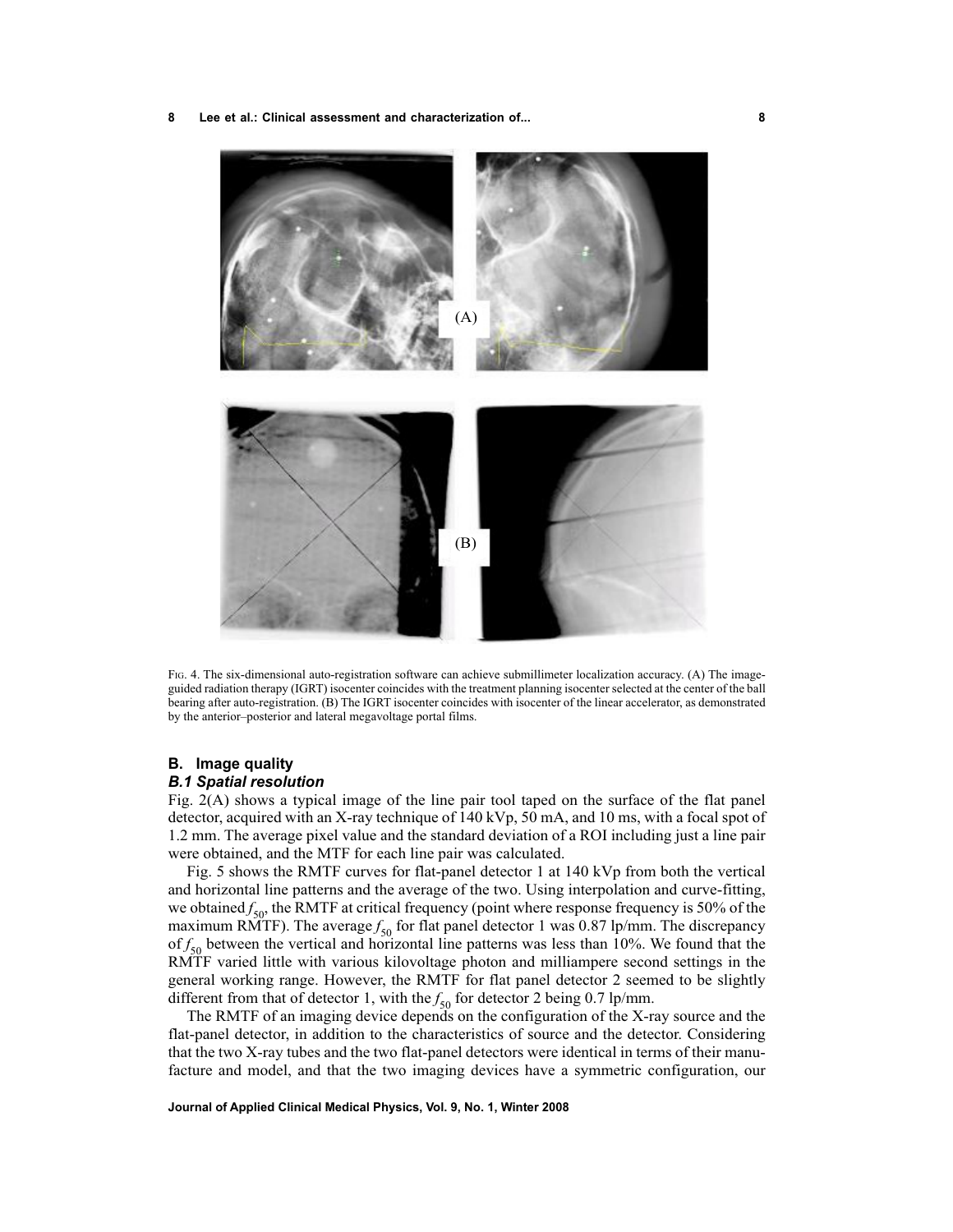finding suggests that variations exist for the same model of these devices. An acceptance test would helpful to ensure a high standard for the devices when they are installed. Nevertheless, the measured  $f_{50}$  can be used as a benchmark for checking any degradation of the system and for annual QA of the devices.



FIG. 5. The relative modulation transfer function (RMTF) curves used at 140 kVp, 50 mA, and 10 ms.

# *B.2 Contrast resolution*

Fig. 2(B) shows a typical image of the Las Vegas phantom supported on the treatment table with the phantom surface parallel to the flat-panel detector. The X-ray technique was 140 kVp, 100 mA, and 63 ms. The image of the tennis racquet can clearly be seen. For measurement of the pixel value inside a hole, only a small area of ROI excluding the tennis racquet pattern was measured. Only holes with depths A, B, C, and D were measured. Fig. 6(A,B) shows the contrast with varying milliamperes and kilovoltage photons used for the X-ray images for four different sets of holes at varying depths. For the same holes, Fig. 6(C,D) shows the CNR varying with the milliamperes and kilovoltage photons used for the X-ray images. For those measurements, the kilovoltage photon setting was 140 kV for various milliamperes [Fig. 6(A,C)], and the milliampere setting was 120 mA for various kilovoltage photons [Fig. 6(B,D)]. The millisecond setting was 100 ms for all the measurements with the exception of one data point, which was 63 ms when the milliampere and kilovoltage photon settings were 160 and 140 respectively.

We noted that

- contrast increased with milliamperes from 60 mA to 100 mA, tending to saturate above 100 mA.
- contrast decreased with the kilovoltage photon setting.
- CNR increased rapidly with milliamperes from 60 mA to 100 mA and slowly with milliamperes from 100 mA to 160 mA.
- CNR increased with the kilovoltage photon setting.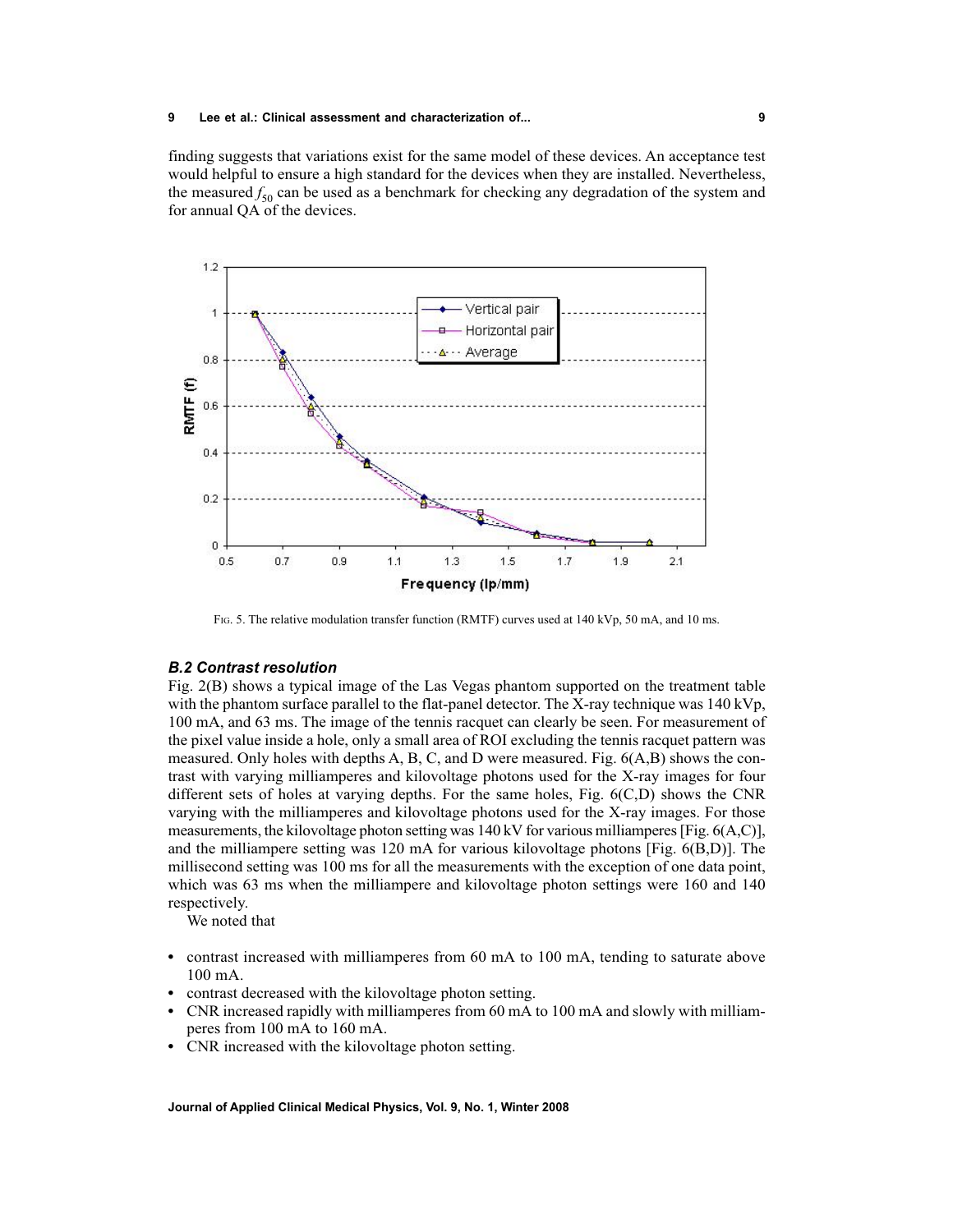

FIG. 6. Measured contrast and contrast-to-noise ratio (CNR). (A) Contrast compared with milliamperes. (B) Contrast compared with kilovoltage photon. (C) CNR compared with milliamperes. (D) CNR compared with kilovoltage photon. For the foregoing measurements, kilovoltage photon was 140 kV for (A) and (C), milliamperes was 120 mA for (B) and (D), and milliseconds was 100 ms for all measurements with the exception of one data point, which was 63 ms when milliamperes was 160 mA and kilovoltage photon was 40 kV.

The CNR usually correlates with the number of quanta received by the detectors, which is proportional to the milliampere seconds. That situation is consistent with our finding that the contrast increased with the milliampere seconds. We found that, for a CNR of approximately 4, the smaller holes were difficult to identify with the human eye.

## **C. Exposure measurement**

Fig. 7 shows the average exposure (mR) plotted against milliampere seconds at various kilovoltage photon settings. The highest exposure was about 95.1 mR (0.0826 cGy in air) at 150 kVp, 160 mA, and 160 ms, the maximum allowable setting of the X-ray tube. We noted that the average exposures correlated linearly with the multiplication of beam current (mA) and exposure time (s)—namely, the milliampere seconds. As shown in Fig. 7, the correlation of average exposure with the kilovoltage photons and the milliampere seconds can be expressed in the empirical equation

$$
Exposure = \left[0.949 \times \left(\frac{kVp}{100}\right)^2 + 1.33 \times \left(\frac{kVp}{100}\right) - 0.502\right] \times (mAs + 0.75),\tag{5}
$$

where Exposure is expressed in mR; kVp, in kilovoltage; and mAs in milliampere seconds. We found that tube 1 had a slightly different exposure than that of tube 2 at the same nominal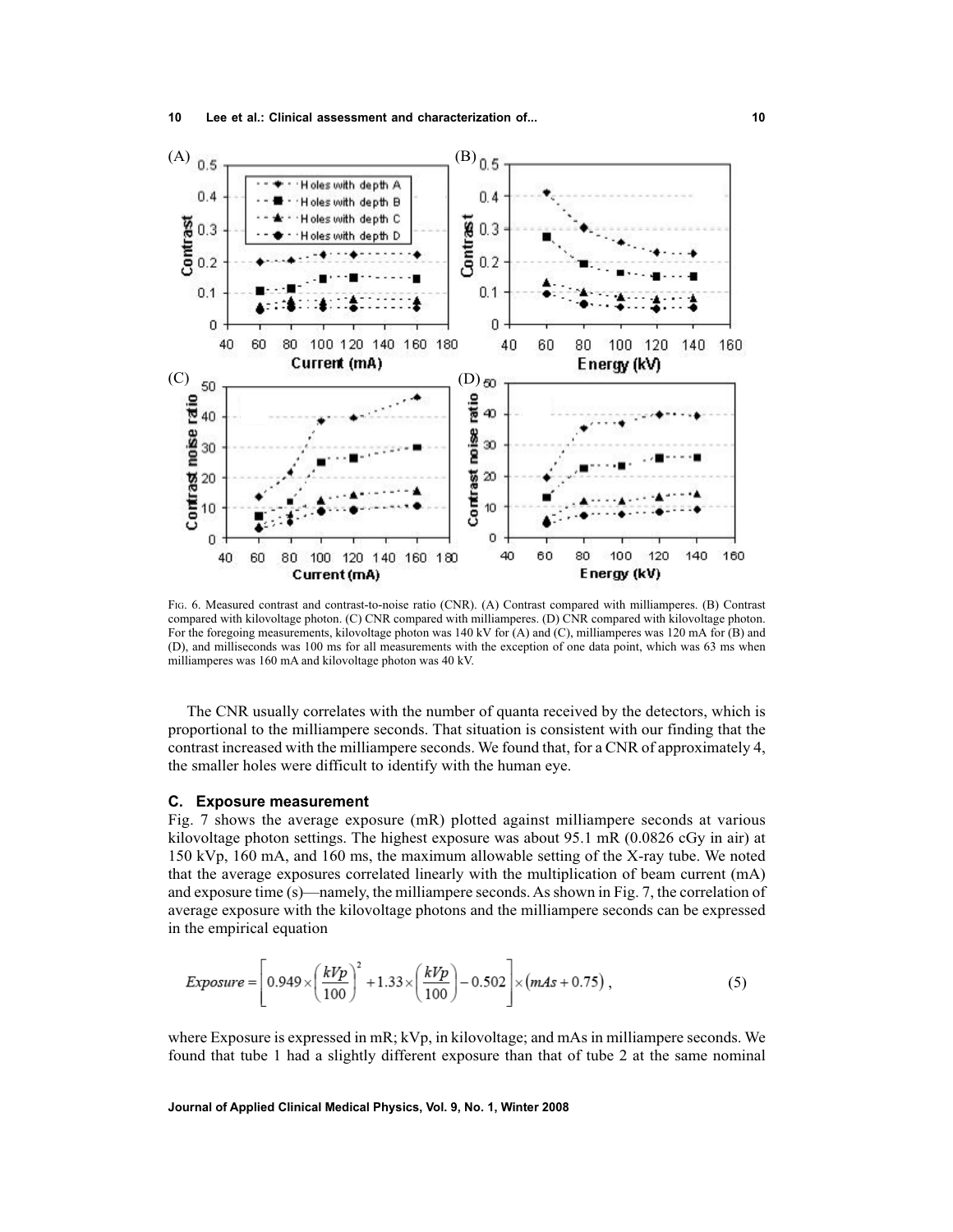setting  $( $6\%$ )$ . Below 100 kVp, tube 1 showed a higher exposure than did tube 2. The situation was reversed beyond 125 kVp. Given the same kilovoltage photons, the discrepancy was more prominent when low milliamperes were supplied.



FIG. 7. Exposures plotted at various kilovoltage photon and milliamperes, compared with the empirical equation.

# **D. Linearity and repeatability of the system**

# *D.1 X-Ray output*

As shown in Fig. 7, the X-ray output (in terms of exposure) correlated linearly with the milliampere seconds very well. Quantitative data can be extracted by analyzing four settings of measurements with the same milliampere seconds (80 mA $\times$ 200 ms, 100 mA $\times$ 160 ms, 160 mA×100 ms, and 200 mA×80 ms). Using equation 3, the linearity was calculated to be less than 4% for all kilovoltage photon settings. This result is well within the  $\pm 10\%$  limit recommended by the American Association of Physicists in Medicine.<sup>(19)</sup> The same four sets of measurements were used for repeatability. At a very low kilovoltage photon setting (40 kV), we found that the result was less satisfactory and that repeatability calculated by equation 4 was 10.2%. However, the values were well within  $5\%$  from 50 kVp to 100 kVp, and were less than 1.5% beyond 100 kVp (the common range in the clinical setting). The X-ray output was checked 1 year later and showed a consistency of better than 3%.

## *D.2 The flat-panel detectors*

Evaluation of uniformity, linearity, and repeatability of the detector panels was performed after a gain-and-offset calibration procedure. This calibration is usually performed annually, whenever a change of configuration occurs, or whenever image quality degradation is suspected. The uniformity was obtained by comparing 5 different ROIs across the white images obtained (images acquired with nothing between the X-ray tube and the detector except for the floor cover). Percentage deviations of uniformities were  $0.72\% - 1.27\%$  and  $1.6\% - 2.04\%$  for detectors 1 and 2 respectively.

Figs. 8 and 9 respectively show the linearity and repeatability for the two detectors at two different technical settings. Detector 2 had excellent linearity and detector 1 had reasonable repeatability for both settings. However, detector 1 showed relatively poor linearity at a higher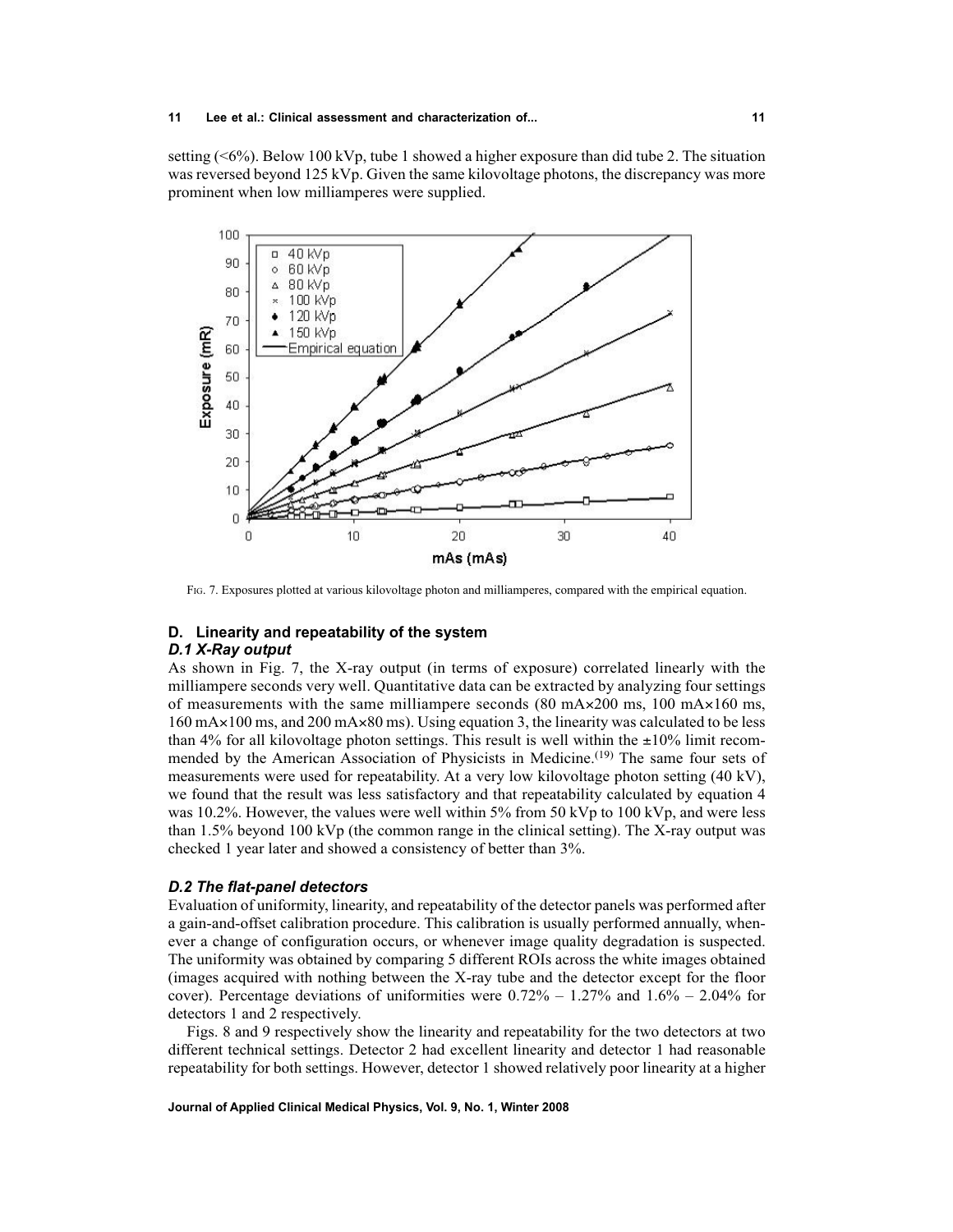kilovoltage photon setting (120 kV), and detector 2 showed reading variations on different days at a lower kilovoltage photon setting (63 kV). In addition, the pixel value of detector 1 was about  $1.6 - 2.5$  times higher than that of detector 2 at the same exposure condition. These findings could be the result of

- different calibration gain and offset for the two detectors, and
- a limited time range of validity for the calibration linearity and stability.

Further investigation revealed that detector 2 was replaced after about 1 year of clinical use with a new detector of the same model. In addition, the investigation found that synchronization between the time of X-ray exposure and the time of integrating the charges in each pixel of



FIG. 8. Linearity for detector 1 and detector 2 at 100 kVp and 120 kV.



FIG. 9. Repeatability of pixel value of the flat panel detectors for 6 different days at 2 different kilovoltage photon settings.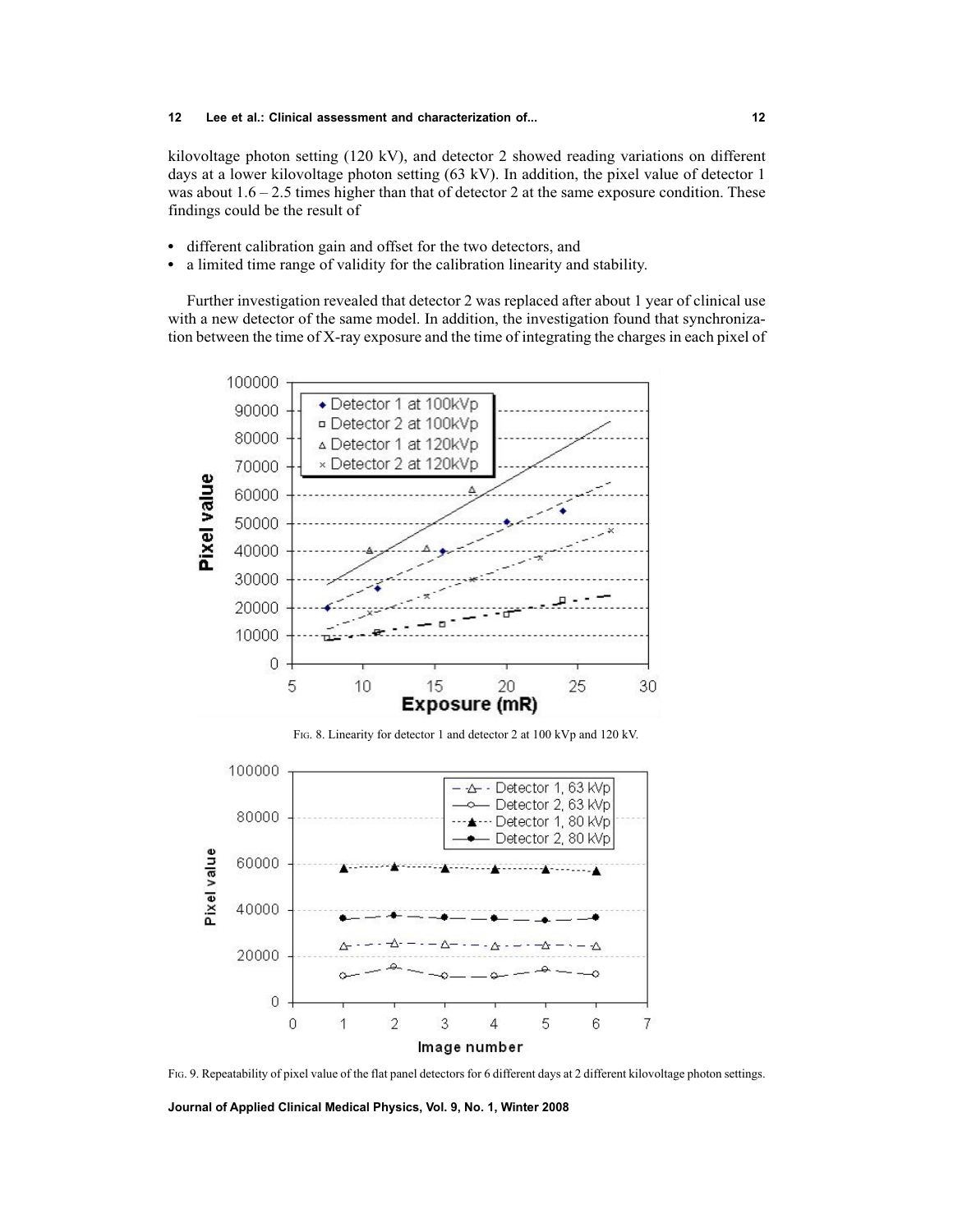the detector might be unstable because of unknown time delays in the control system. After the synchronization control hardware was upgraded, the linearity and repeatability of both detectors in varying exposure conditions were checked and found to be improved.

# **IV. DISCUSSION**

We evaluated the performance of a Novalis IGRT system and the characteristics of its kilovoltage X-ray imaging device. As demonstrated in Fig. 4(A), the IGRT system is able to localize an isocenter position with an excellent accuracy even when the initial setup position has a large position error. Reliable image fusion and accurate patient position control are key factors in achieving accurate isocenter localization. The ExacTrac subsystem (infrared markers) can adjust the position of the treatment table with a precision better than 0.3 mm.<sup>(20)</sup> High quality of the localization and simulation images is a necessity for reliable image fusion. We measured an overall RMTF of the imaging device of about  $0.7 - 0.9$  lp/mm at  $f_{50}$  and about 1.0 lp/mm at  $f_{30}$ . That finding suggests that 1-mm objects can be fairly resolved with the kilovoltage X-ray imaging device. The X-ray images also showed superior contrast resolution in optimal exposure conditions. In addition, the unique configuration of the X-ray system should also be credited for the superior performance. A fixed configuration of X-ray tubes and flat-panel detectors can eliminate any potential spatial uncertainties caused by mechanical movement. A large sourceto-detector distance reduces the solid angle of the radiation beam and hence reduces potential geometric distortion. A large isocenter-to-detector distance reduces the potential body scattering to the detectors and hence increases the CNR.

A reasonable CNR for the imaging device is essential for reliable image fusion. Our clinical experience indicates that poor contrast of the localization images is usually associated with unreliable image fusion. The CNR tended to increase with the kilovoltage photon setting and the milliamperes. However, it should be pointed out that the CNR measured in this study entirely lacked attenuation, and X-ray attenuation attributable to a large body could greatly reduce the CNR.

The Novalis IGRT system has a unique configuration of oblique beam entrance. The total beam path length  $(L)$  in a patient's body will be larger than the diameter  $(D)$  of the patient. The path length *L* can be expressed as  $L = D / (\sin \gamma)$ , where  $\gamma \approx 35$  degrees is the oblique entrance angle.<sup>(18)</sup> Therefore, for a large patient with a diameter of 35 cm, the total radiation path length can be as large as 61 cm. This path length greatly degrades the contrast resolution of the kilovoltage X-ray image, and hence the image quality, and finally the localization accuracy and reliability. The maximum kilovoltage photon and milliampere settings should be used for large patients. Powerful X-ray tubes with larger kilovoltage photon and milliampere capabilities could be helpful in improving the image quality in such applications.

The coincidence of the coordinates of the IGRT and LINAC systems is another key factor in ensuring accurate targeting. The Novalis system uses a daily two-step calibration procedure to ensure that the infrared subsystem, the kilovoltage X-ray system, and the LINAC system have a consistent isocenter. However, the calibration procedure is based on the room lasers as the reference for the LINAC isocenter. The room lasers could demonstrate small shifts for various reasons or could even be accidentally adjusted by an unauthorized individual. A daily or weekly verification of the accuracy of the room laser system should be an essential part of QA. This verification could use the test demonstrated in Fig. 4. A Winston–Lutz test could also serve the purpose.

The spatial resolution of the simulation CT images could be another factor affecting the reliability of image fusion and subsequently target localization accuracy. The simulation CT images usually have an excellent spatial resolution in the axial direction and a relatively poor resolution in the longitudinal direction, depending on the slice thickness used in CT scanning. The CT slice thickness could affect target localization accuracy in two ways: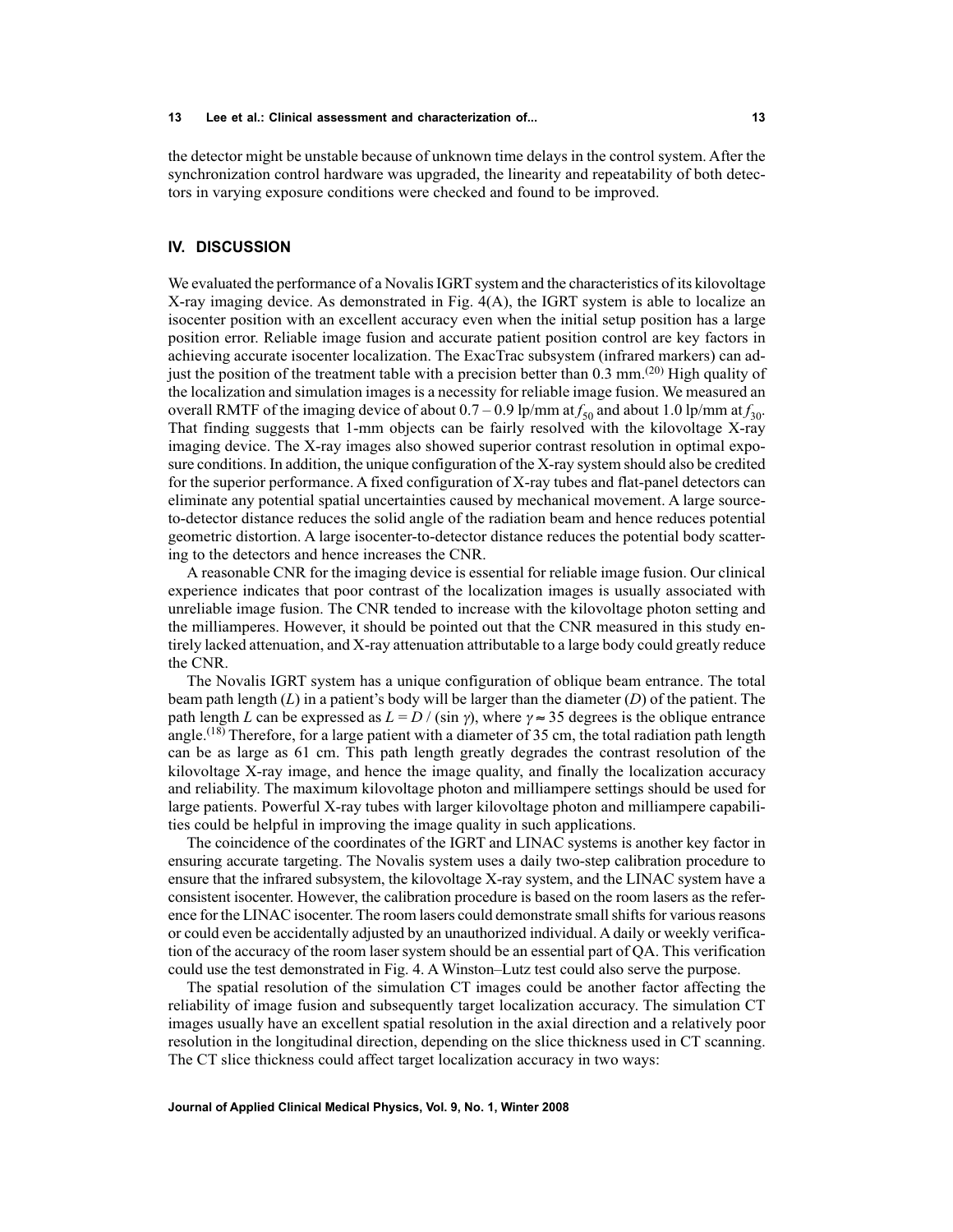- Uncertainty of target definition in the CT images (such as locating the center of a BB)
- Uncertainty of image fusion

Martin Murphy has noted that the CT slice thickness can be a dominant factor for the uncertainty of image fusion when the edge definition in the DRR is as sharp as in the actual radiograph.<sup> $(21)$ </sup> His simulation study showed that the distribution of image fusion errors (the root mean square) declined by a factor of 2 (from 0.4 mm to 0.2 mm) when CT slice thickness was reduced from 3 mm to 1.5 mm. Yan et al. also showed that the CT slice thickness affected the accuracy of target localization with 3D fusion, $(17)$  although the difference in localization accuracy between 2-mm and 3-mm CT slice thickness was relatively small. Those results suggest that improving the spatial resolution of both the localization and the simulation images can improve fusion accuracy and subsequently overall localization accuracy. However, it was recently noted that no significant difference in overall targeting accuracy occurred between 2-mm and 3-mm CT slice thicknesses when 6D fusion was used.<sup>(12)</sup> In that study, LINAC portal films were used to determine the targeting accuracy. Because many other factors—such as the uncertainty of LINAC isocenter position (the isocenter could move as the gantry rotates) and the uncertainty in the calibration of the isocenters of the kilovoltage X-ray and the LINAC—could also contribute to the overall uncertainty of targeting, the foregoing findings suggest that the improvement in image fusion accuracy attributable to the reduction of CT slice thickness from 3 mm to 2 mm is relatively small as compared with other factors.

An empirical equation for estimating patient exposure with different technical parameters has been derived. The maximum entrance dose (skin dose) delivered to patients is less than  $0.083\times2 \sim 0.2$  cGy for a pair of X-ray images. That dose is negligible compared with the radiation dose delivered to the target, especially for radiosurgery cases. Multiple images can be taken to monitor patient movement and to readjust patient position between fields if such movement occurs. However, for applications involving continuous tracking of patient movement, such as for respiratory motion tracking or gating using an internal surrogate,<sup>(22)</sup> images have to be taken at a much higher frequency (>10/s) to reduce potential time delays.<sup>(23)</sup> The total dose could be significant, and optimal technical settings should be used in such an application.

The basic characteristics of the image device—for example, RMTF, contrast resolution, CNR, exposure, uniformity, and linearity—have been established for the Novalis IGRT system. Most of these parameters might be stable during the normal operational lifetime of the system. However, the target of the X-ray tube could gradually be worn out, the flat-panel detector could be degraded, the configuration of the system could be modified unexpectedly for various reasons, and the synchronization between the times of X-ray exposure and detector reading could fail because of unexpected problems in the control system. It is therefore recommended to take such measurements during the acceptance test or commissioning of the system to establish benchmark data. These data can then be used as the references or standards for a regular annual QA check or periodic checks because of degradation in image quality or reliability of the system. On the other hand, because the dose from a pair of localization images to the patient is negligible as compared with the treatment dose, standards related to patient exposure, such as the linearity and repeatability of the IGRT system, could be much looser than their counterparts in radiology. Inputs from various users of the system and from other different IGRT systems are needed to establish such standards.

# **V. CONCLUSION**

We systematically evaluated the characteristics of the Novalis X-ray IGRT system. The results indicate that the Novalis IGRT system is a safe and reliable target localization device suitable for clinical use. The measured data could be used for optimizing the daily use of the system and helping to establish benchmark data for QA procedures.